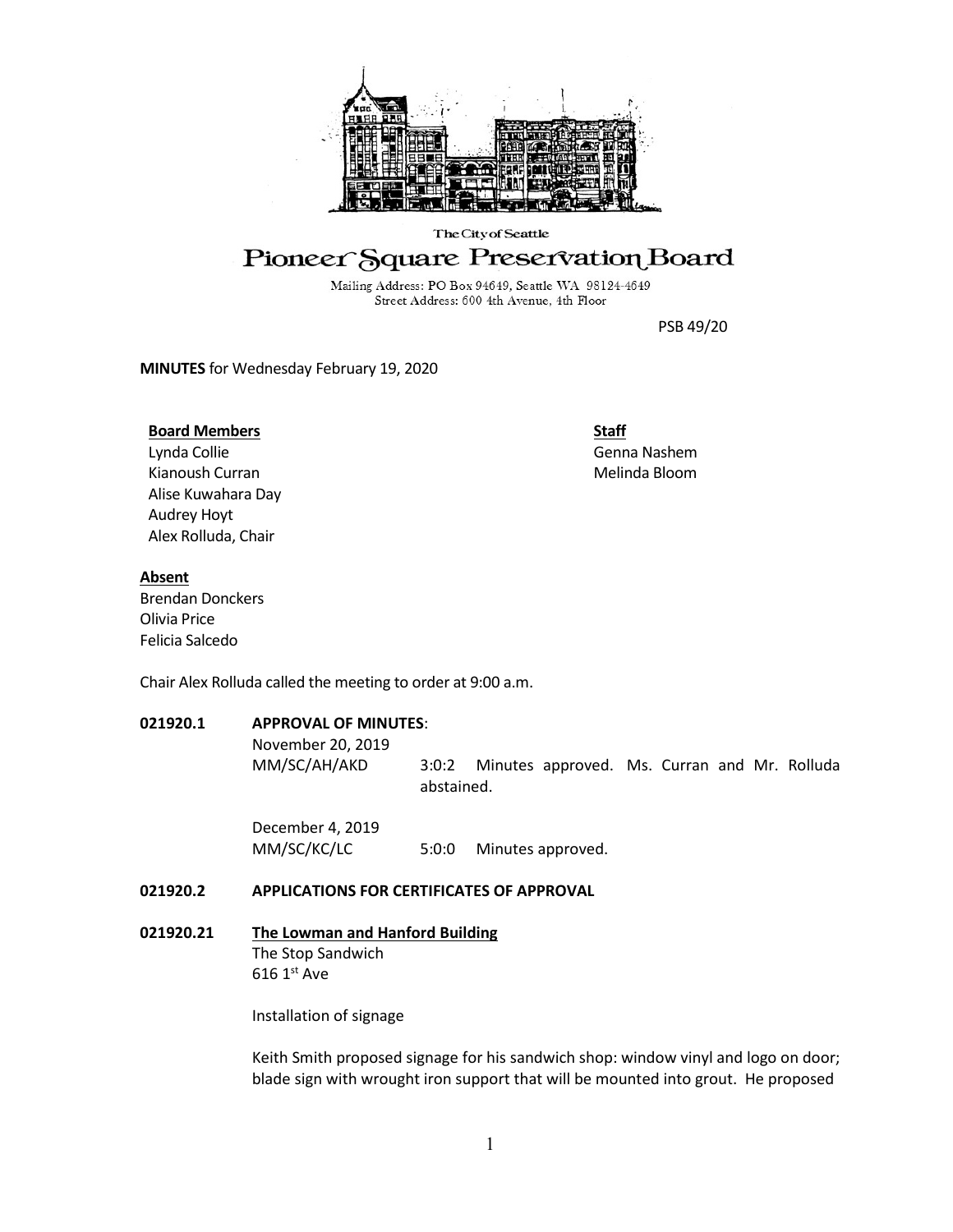switching out the name on the mosaic tile and noted it is not original but was from the previous tenant. He said it was not in good shape.

Mr. Rolluda noted damaged area on tile and asked if they would repair it.

Mr. Smith said no that there was difficulty in finding a match.

Mr. Rolluda said it is a trip hazard.

Ms. Nashem said the "Mario's" part of the sign is contemporary but that she didn't know if any of the rest is original.

Mr. Smith said they could replace it all to match what is there.

Ms. Curran said if there is no historic significance it may not be necessary to change it out.

Mr. Rolluda concurred. If the tiles are historic, they would need to be preserved; he asked for more research and suggested tabling the tile portion of the application.

Ms. Nashem said she would review the file.

ARC report: Ms. Kuwahara Day reported that ARC reviewed the plans and photos provided. ARC thought that the signage complied with guidelines for letter height, square footage, attachment in the mortar and transparency and was generally compatible with the building and the district. They thought that if the white tile was not a match that it would be better to replace all the white tile inside the black rectangle. ARC recommended approval.

Staff report: Ms. Nashem said that in this case the tile in the entry way also contains signage. This is typical historically and cotemporally. The Board was reviewed the letter size of the business name for compatibility with the District rules for signage letter size.

Public Comment: There was no public comment.

Action: I move to recommend granting a Certificate of Approval for installation of signage including a blade sign vinyl letter on the windows, and logo on the door and to replace the tiles in the entryway to read as "The Stop" as presented.

The Board directs staff to prepare a written recommendation of approval based on considering the application submittal and Board discussion at the *February 19, 2020*  public meeting and forward this written recommendation to the Department of Neighborhoods Director.

Code Citations:

SMC 23.66.030 Certificates of Approval required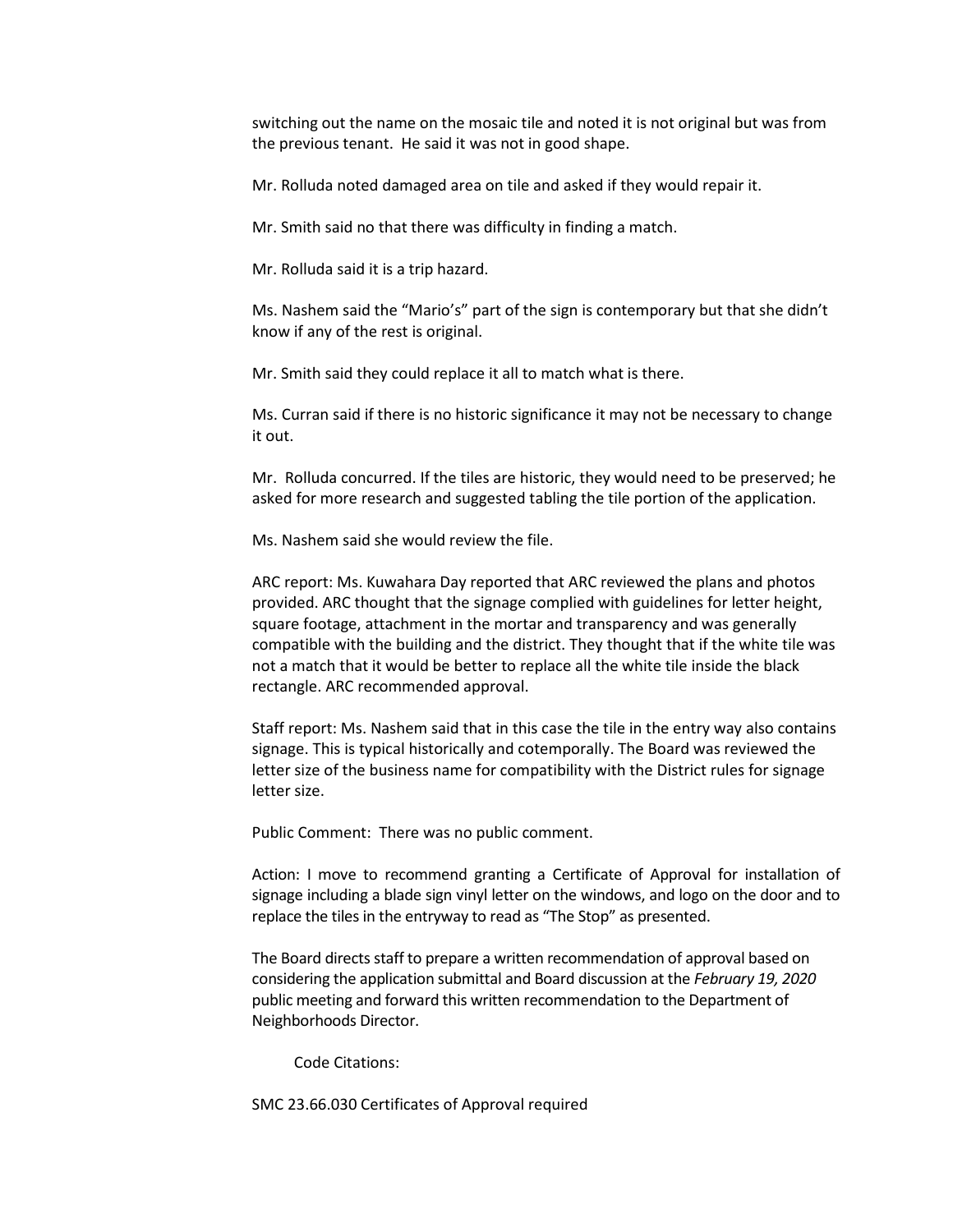#### SMC 23.66.160 Signs

B. To ensure that flags, banners and signs are of a scale, color, shape and type compatible with the Pioneer Square Preservation District objectives stated i[n](https://library.municode.com/wa/seattle/codes/municipal_code?nodeId=TIT23LAUSCO_SUBTITLE_IIILAUSRE_CH23.66SPREDI_SUBCHAPTER_IIPISQPRDI_23.66.100CRDILEFIPU) [Section 23.66.100](https://library.municode.com/wa/seattle/codes/municipal_code?nodeId=TIT23LAUSCO_SUBTITLE_IIILAUSRE_CH23.66SPREDI_SUBCHAPTER_IIPISQPRDI_23.66.100CRDILEFIPU) and with the character of the District and the buildings in the District, to reduce driver distraction and visual blight, to ensure that the messages of signs are not lost through undue proliferation, and to enhance views and sight lines into and down streets, the overall design of a sign, flag, or banner, including size, shape, typeface, texture, method of attachment, color, graphics and lighting, and the number and location of signs, flags, and banners, shall be reviewed by the Board and are regulated as set out in this [Section 23.66.160.](https://library.municode.com/wa/seattle/codes/municipal_code?nodeId=TIT23LAUSCO_SUBTITLE_IIILAUSRE_CH23.66SPREDI_SUBCHAPTER_IIPISQPRDI_23.66.160SI) Building owners are encouraged to develop an overall signage plan for their buildings.

C. In determining the appropriateness of signs, including flags and banners used as signs as defined in [Section 23.84A.036,](https://library.municode.com/wa/seattle/codes/municipal_code?nodeId=TIT23LAUSCO_SUBTITLE_IVAD_CH23.84ADE_23.84A.036S) the Preservation Board shall consider the following:

1. Signs Attached or Applied to Structures.

a. The relationship of the shape of the proposed sign to the architecture of the building and with the shape of other approved signs located on the building or in proximity to the proposed sign;

b. The relationship of the texture of the proposed sign to the building for which it is proposed, and with other approved signs located on the building or in proximity to the proposed sign;

c. The possibility of physical damage to the structure and the degree to which the method of attachment would conceal or disfigure desirable architectural features or details of the structure (the method of attachment shall be approved by the Director);

d. The relationship of the proposed colors and graphics with the colors of the building and with other approved signs on the building or in proximity to the proposed sign;

e. The relationship of the proposed sign with existing lights and lighting standards, and with the architectural and design motifs of the building;

f. Whether the proposed sign lighting will detract from the character of the building; and

g. The compatibility of the colors and graphics of the proposed sign with the character of the District.

6. Projecting signs and neon signs may be recommended only if the Preservation Board determines that all other criteria for permitted signs have been met and that historic precedent, locational or visibility concerns of the business for which the signing is proposed warrant such signing.

#### **Pioneer Square Preservation District Rules**

III. GENERAL GUIDELINES FOR REHABILITATION AND NEW CONSTRUCTION

In addition to the Pioneer Square Preservation District Ordinance and Rules, The Secretary of the Interior's Standards for Rehabilitation with Guidelines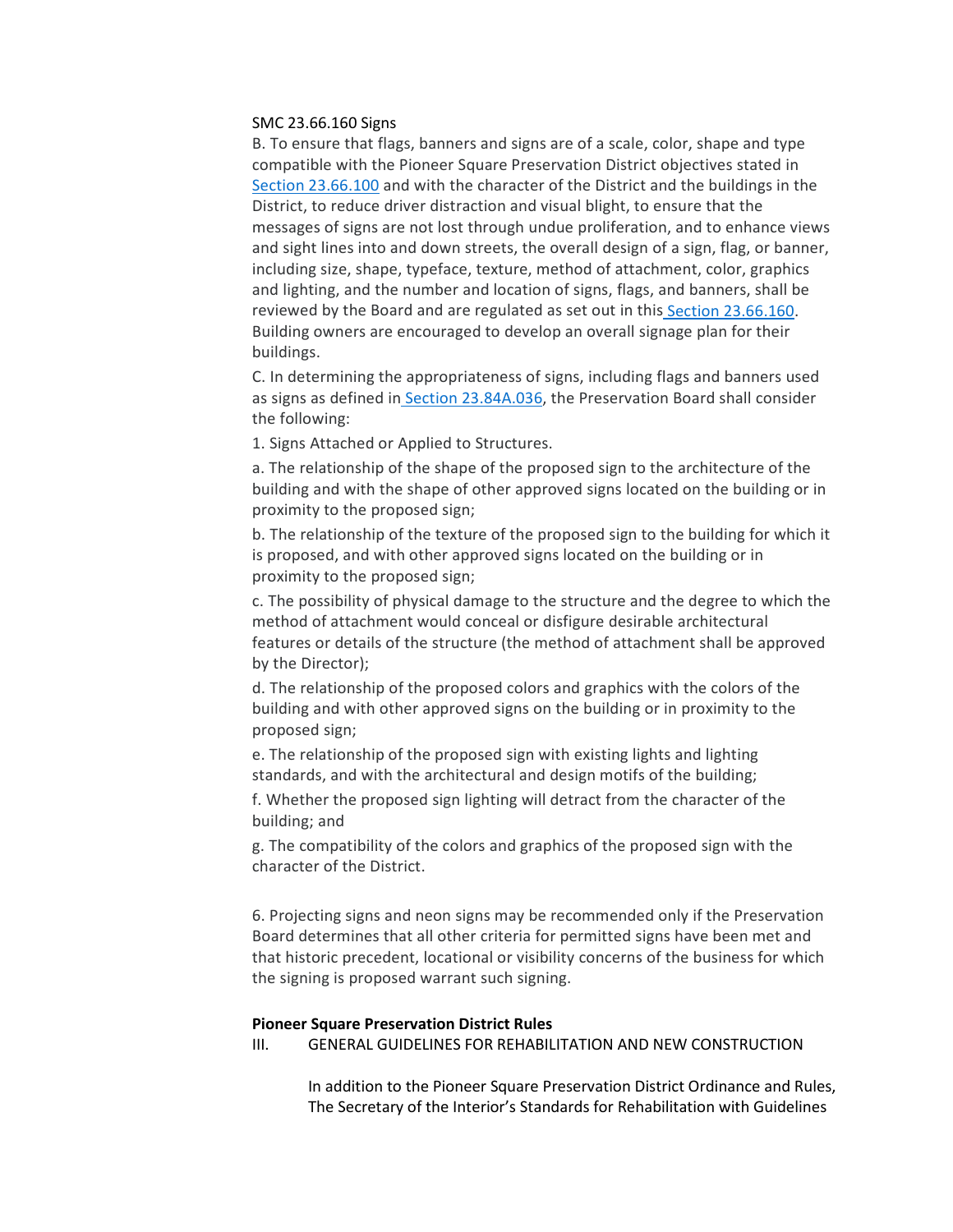for Rehabilitating Historic Buildings, and the complete series of Historic Buildings Preservation Briefs developed by the National Park Service shall serve as guidelines for proposed exterior alterations and treatments, rehabilitation projects, and new construction. (7/99)

Rehabilitation is defined as the act or process of making possible a compatible use for a property through repair, alterations, and additions while preserving those portions or features which convey its historical, cultural, or architectural values. (7/99) In considering rehabilitation projects, what is critical is the stabilization of significant historical detailing, respect for the original architectural style, and compatibility of scale and materials.

# C. Special Sidewalk Treatment

Decorative treatments within the sidewalk may be allowed as outlined below. Repair and maintenance of decorative sidewalk elements are the responsibility of the property owner.

Building Entry. Owners are allowed reasonable flexibility in calling attention to their entryways through special paving that is integrated with the sidewalk as a whole. Special treatments for building entries should be considered according to the following criteria:

- 1. Infill Area: Tiled entryways will be considered only when in character with the District and the scale and integrity of the building. In all cases, the intent of entryway flexibility should be to provide diversity to the streetscape at logical points within a generally coherent scheme.
- 2. Size of Treatment: Building entry materials should generally not extend into the sidewalk any farther than the building base. Exceptions may be granted when the scale of the entry and the building merit treatment.

# XX. RULES FOR TRANSPARENCY, SIGNS, AWNINGS AND CANOPIES

The Pioneer Square Preservation Ordinance reflects a policy to focus on structures, individually and collectively, so that they can be seen and appreciated. Sign proliferation or inconsistent paint colors, for example, are incompatible with this focus, and are expressly to be avoided. (8/93)

# A. Transparency Regulations

1. To provide street level interest that enhances the pedestrian environment and promotes public safety, street level uses shall have highly visible linkages with the street. Windows at street level shall permit visibility into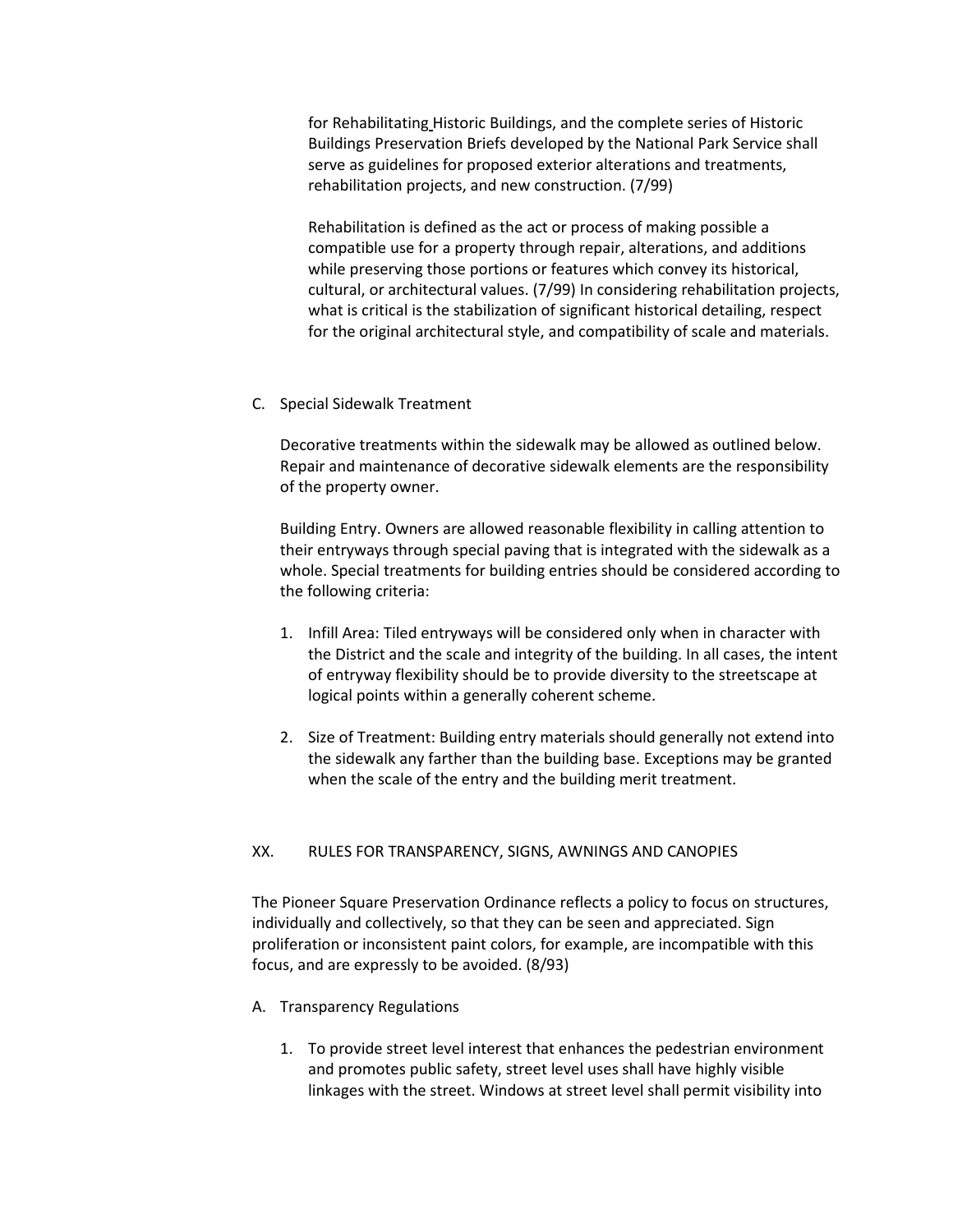the business, and visibility shall not be obscured by tinting, frosting, etching, window coverings including but not limited to window film, draperies, shades, or screens, extensive signage, or other means. (8/93, 7/99, 7/03)

B. General Signage Regulations

All signs on or hanging from buildings, in windows, or applied to windows, are subject to review and approval by the Pioneer Square Preservation Board. (8/93) Locations for signs shall be in accordance with all other regulations for signage. (12/94)

The intent of sign regulations is to ensure that signs relate physically and visually to their location; that signs not hide, damage or obscure the architectural elements of the building; that signs be oriented toward and promote a pedestrian environment; and that the products or services offered be the focus, rather than signs. (8/93)

Sign Materials: Wood or wood products are the preferred materials for rigid hanging and projecting (blade) signs and individual signage letters applied to building facades. (7/99)

- C. Specific Signage Regulations
	- 1. Letter Size. Letter size in windows, awnings and hanging signs shall be consistent with the scale of the architectural elements of the building (as per SMC 23.66.160), but shall not exceed a maximum height of 10 inches unless an exception has been approved as set forth in this paragraph.
	- 2. Sign bands. A sign band is an area located on some buildings in the zone above storefront windows and below second floor windows designed to display signage. (7/99) Letter size in sign bands shall be permitted to a maximum of 12 inches. Letters shall be painted or applied, and shall not be neon. (12/94)
	- 3. Projecting Elements (e.g. blade signs, banners, flags and awnings). There shall be a limit of one projecting element, e.g. a blade sign, banner, or awning per address. If a business chooses awnings for its projecting element, it may not also have a blade sign, flag, or banner, and no additional signage may be hung below awnings. (6/03) Exceptions may be made for businesses on corners, in which case one projecting element per facade may be permitted. (12/94)
	- 4. Blade signs (signs hanging perpendicular to the building). Blade signs shall be installed below the intermediate cornice or second floor of the building, and in such a manner that they do not hide, damage, or obscure the architectural elements of the building. Typically, non-illuminated blade signs will be limited to eight (8) square feet. (12/94)

Blade signs incorporating neon of any kind shall not be permitted unless all of the following conditions are met: a) the neon blade sign is sought as part of a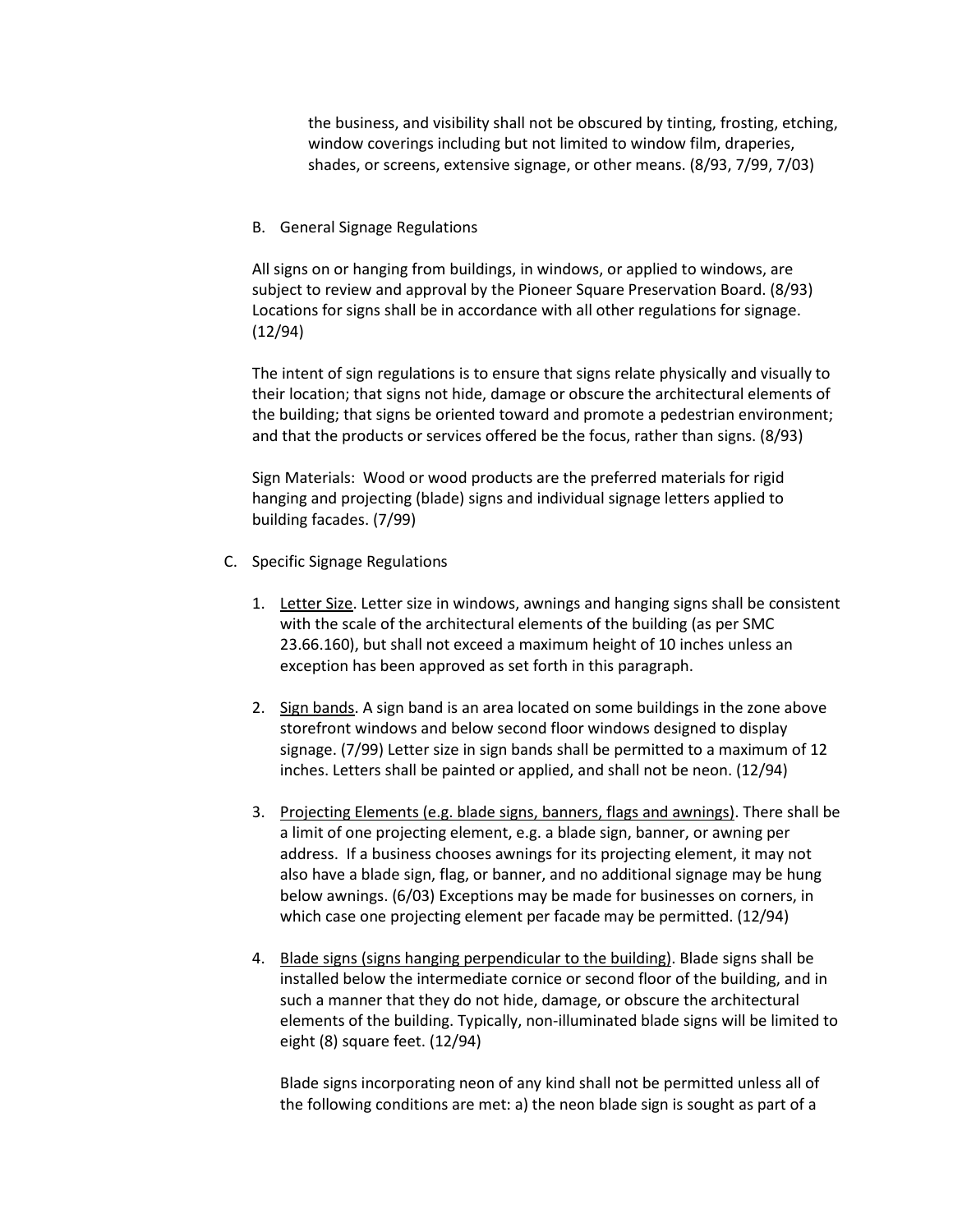reduced overall sign package or plan for the business; b) neon blade signs shall be limited to six (6) square feet in dimension with letters not to exceed eight (8) inches in height; c) the sign meets the requirements of Neon Signs - Paragraph 3 for the number and type of colors of neon; d) the sign meets the requirements of Signs - Paragraph 5 (above) for installation of a blade sign; e) electrical connection from exterior walls to the blade sign shall be made using rigid, paintable electrical tubing painted to match the building facade and all bends shall closely follow the support structure; f) all signage supports shall be fastened to the exterior wall by the use of metal anchors at existing grout joints only; and g) the sign taken as a whole is consistent with the scale and character of the building, the transparency requirements of the regulations, and all other conditions under SMC 23.66.160. An overall sign package or plan will be considered reduced for purposes of the exception. if it calls for approval of signage that is substantially less than what would otherwise be allowable under regulations. (5/96)

### D. NEON SIGNS

1. The number of neon signs shall be limited to one for each 10 linear feet of business frontage for the first forty feet of business, and one for each additional 15 feet of frontage for businesses over forty feet. For a business that has transom windows beginning at ten (10) feet above the sidewalk, one additional neon sign to be located within the transom windows would be permitted for every 30 feet of frontage. Signs need not be spaced one per ten feet, but may be clustered, provided the maximum number of approved signs is not exceeded and the grouping does not obscure visibility into the business. Permitted neon signs may be located in transom windows, according to the guidelines contained in this section. (12/94)

# Secretary of Interior's Standards

9. New additions, exterior alterations or related new construction will not destroy historic materials, features and spatial relationships that characterize the property. The new work will be differentiated from the old and will be compatible with the historic materials, features, size, scale and proportion, and massing to protect the integrity of the property and its environment.

MM/SC/LC/KC Motion carried.

#### **021920.4 BOARD BUSINESS**

**021920.5 REPORT OF THE CHAIR**: Alex Rolluda, Chair